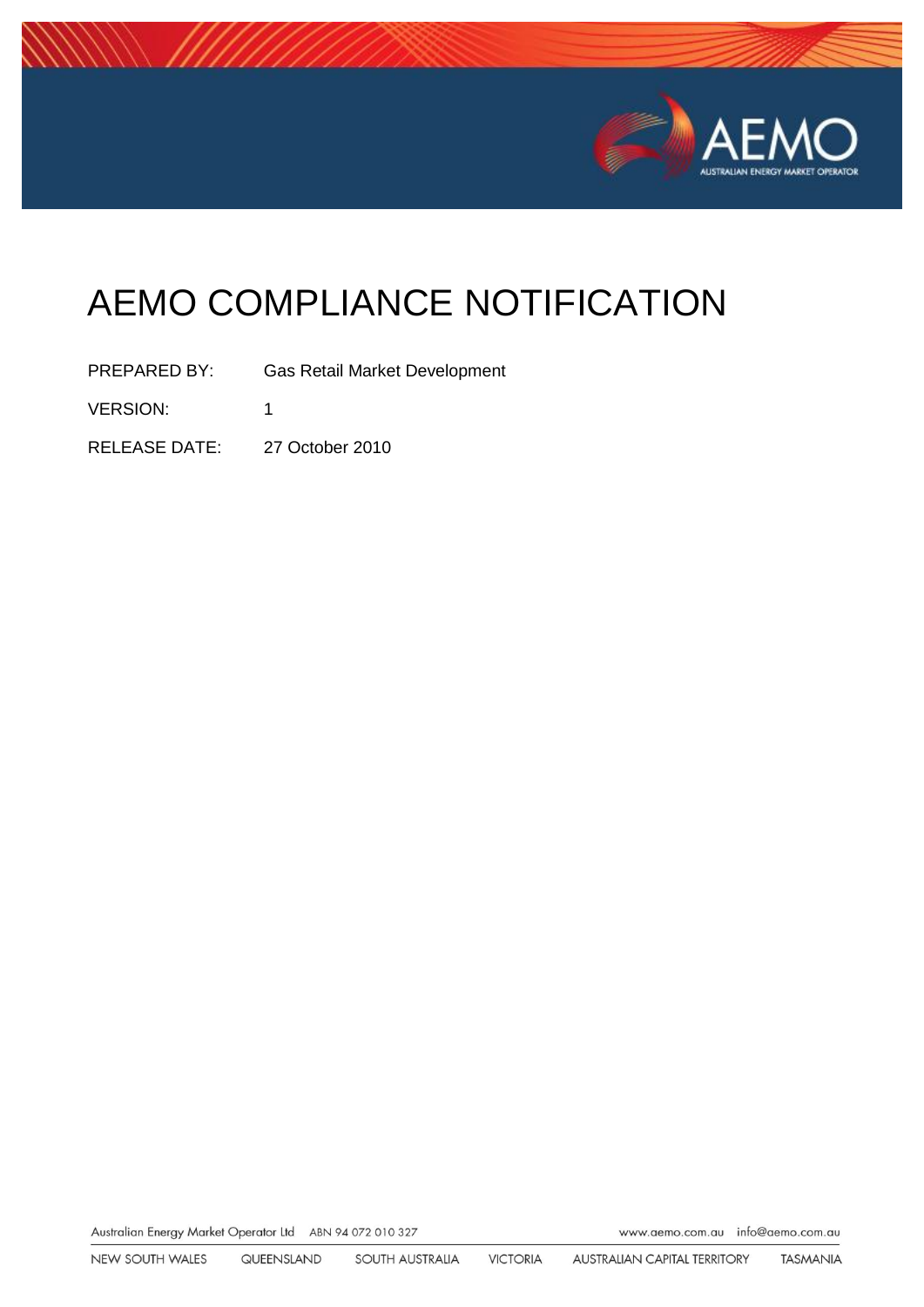

# **Participant Imbalance Amount (PIA) Nominations**

### **Introduction**

This document outlines an apparent breach of **Clause 28.2(1)(e)** by Santos in relation to nomination of participant imbalance amounts **(PIAs)** to the network operator for the NSW-Wilton network section.

### **Circumstances of Apparent Breach**

**Clause 28.2(1)(e)** outlines the requirement for users to include their respective PIAs in their nominations to the network operator for a network section. The sum of PIAs across all users for a gas day needs to sum to zero for those users' cumulative imbalances to be reduced by the value of the PIA submitted. Therefore if one user fails to include, or incorrectly includes, PIA in its nomination, the PIAs for all users on that gas day will be cancelled. For this reason, **clause 28.2(2)(b)** sets out the requirement for the network operator to notify the Rules Administrator if the sum of all PIAs from users received under **clause 28.2(1)(e)** for a network section does not equal zero for a gas day.

The Rules Administrator received notifications from the network operator for the NSW-Wilton network section on 28 July 2010, advising that the PIAs for the NSW-Wilton network section did not sum to zero for gas day **29 July 2010**. Upon investigation, Jemena Gas Networks confirmed that Santos failed to submit a PIA value when it was allocated such a value by the Participant Imbalance Manager (**PIM**) for gas day 29 July 2010. Based on the information provided, it appears that Santos breached **clause 28.2(1)(e)** on 29 July 2010.

### **AEMO Decision: Apparent Breach is Non Material**

Applying the criteria outlined in the AEMO Compliance Process (see **Attachment A**), AEMO regards the apparent breach of **Clause 28.2(1)(e)** in relation to nomination of PIAs to the network operator by Santos for the NSW-Wilton network section for gas days **29 July 2010** to be non material for the following reasons:

#### Non materiality

Criterion 1: significant financial impact

The apparent breach is unlikely to cause significant financial impact on market participants as PIA applications can be made for subsequent gas days – the effect is minor in that a delay to possible reductions of cumulative imbalance amounts is likely to have occurred.

Criterion 2: significant market system impact

There were no market system impacts on either the market participants, AEMO, including the Gas Retail Market Business System; and AEMO Stakeholders that AEMO is aware of.

Criterion 3: significant operational impact

There were no operational impacts on either the market participants, AEMO, including the Gas Retail Market Business System; and AEMO Stakeholders that AEMO is aware of.

#### Criterion 4: Any other factors

The previous apparent breaches of the obligations relating to PIAs were assessed by the market operator for NSW and ACT at the time, Gas Market Company. This is the first apparent breach for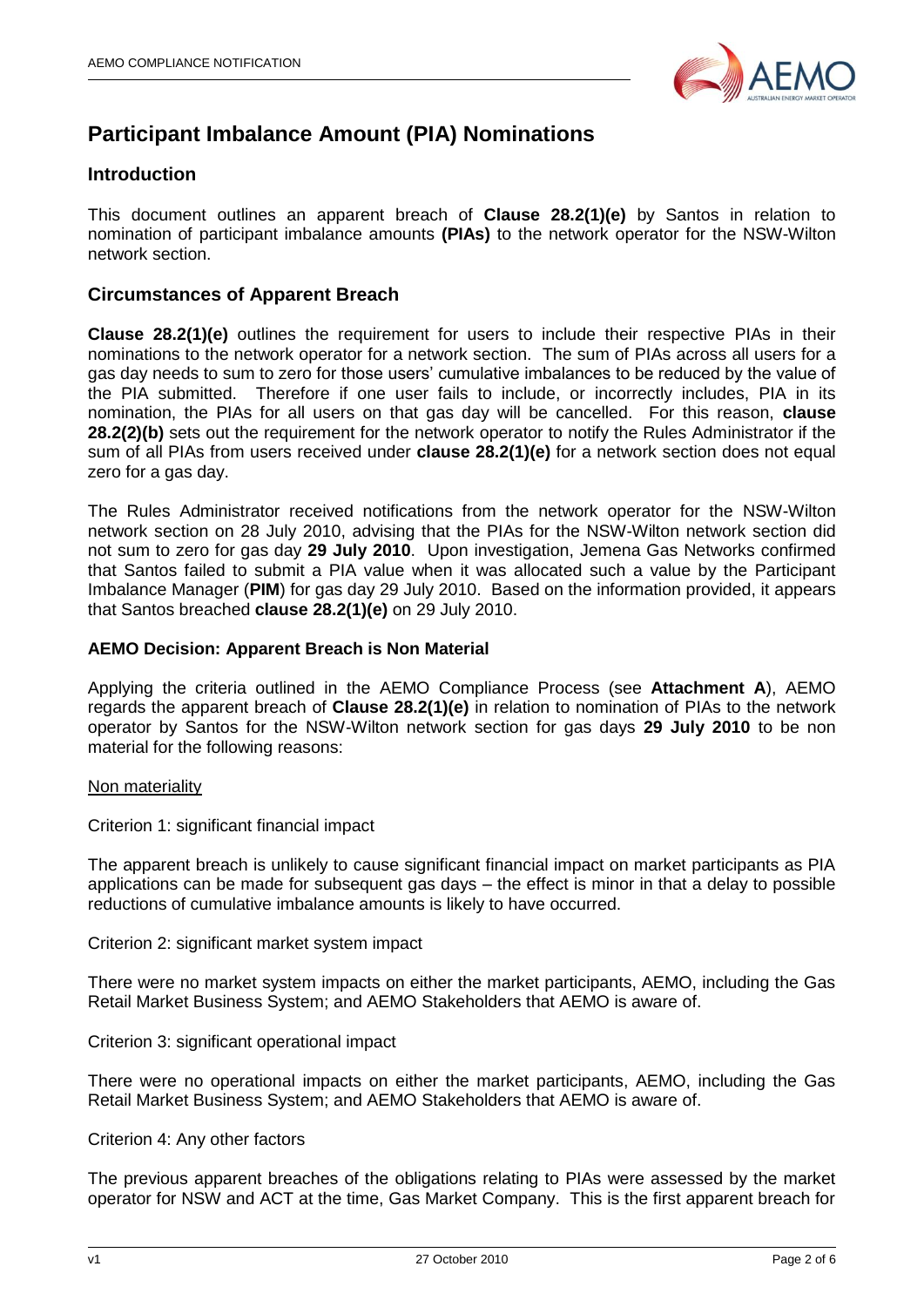

the participant and there are no further facts which suggest this apparent breach is systemic in nature.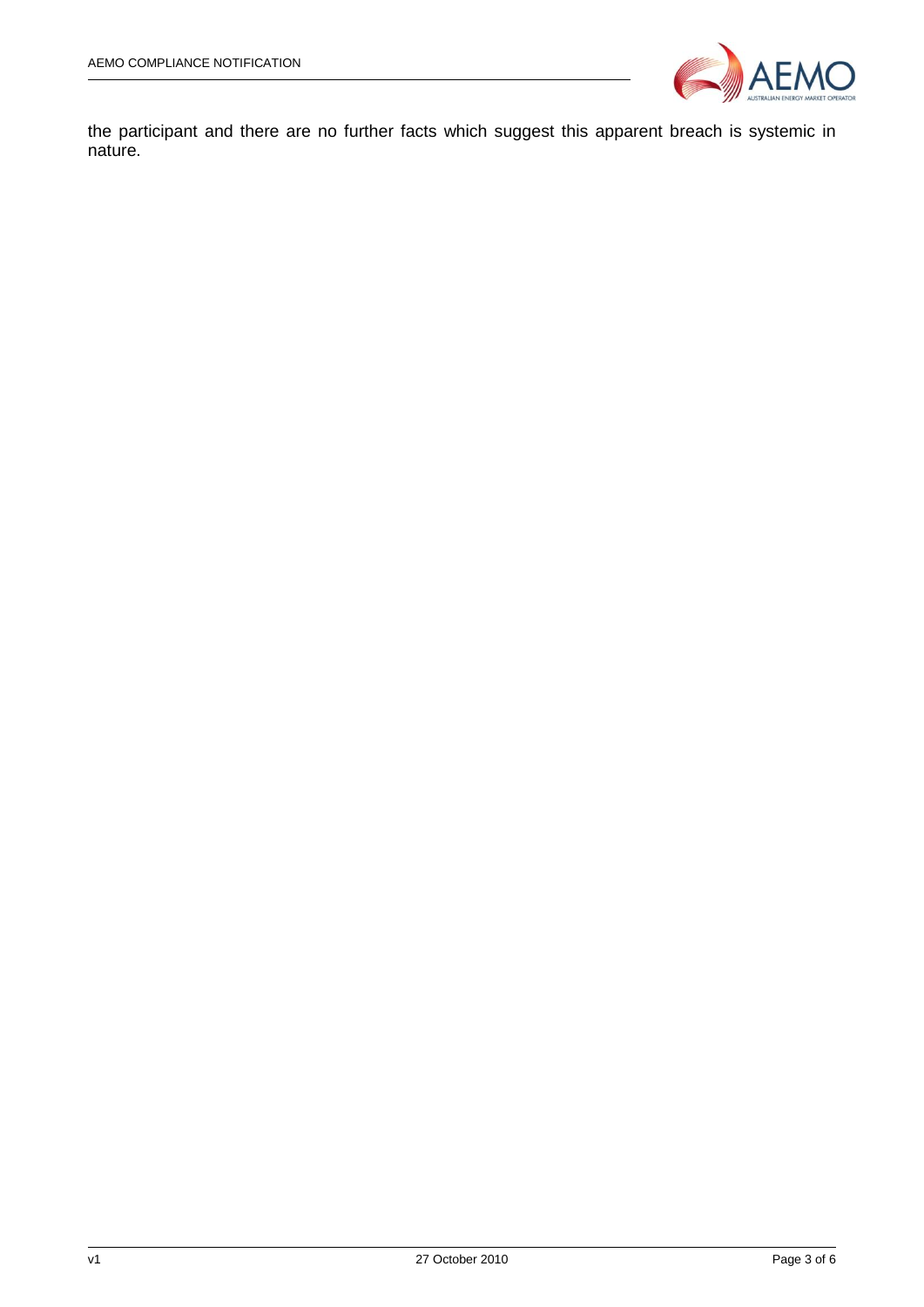

# **ATTACHMENT A: AEMO COMPLIANCE PROCESS**

## **Criteria AEMO will use in considering whether**

- **i. An incident is material; and**
- **ii. If the incident is material whether it should be referred to AER.**

### Criteria to consider in assessing materiality of apparent breach

The following criteria will be used by AEMO in determining whether an apparent breach is material in nature:

- 1.Whether or not the apparent breach is likely to cause significant financial impact on either of the following:
	- a. Market Participants;
	- b. AEMO, including the Gas Retail Market Business System;
	- c. End use customers;
	- d. AEMO stakeholders.
- 2. Whether or not the apparent breach is likely to cause significant market system impact on either of the following:
	- a. Market Participants;
	- b. AEMO; including the Gas Retail Market Business System;
	- c. AEMO stakeholders.

3. Whether or not the apparent breach is likely to use significant operational impact on either of the following:

- a. Market Participants;
- b. AEMO; including the Gas Retail Market Business System;
- c. End use customers;
- d. AEMO stakeholders.

4. Any other factors considered relevant by AEMO.

### Criteria to consider in referring a material apparent breach to AER

The checklist is the process AEMO will use to determine whether an apparent breach, if considered material, should be referred to the AER.

In determining whether or not a material apparent breach warrants referral to the AER, AEMO may have regard to the following matters:

- 1. Whether the complaint is frivolous or vexatious.
- 2. Whether the apparent breach has resulted in any costs being borne by AEMO (and therefore the market as a whole).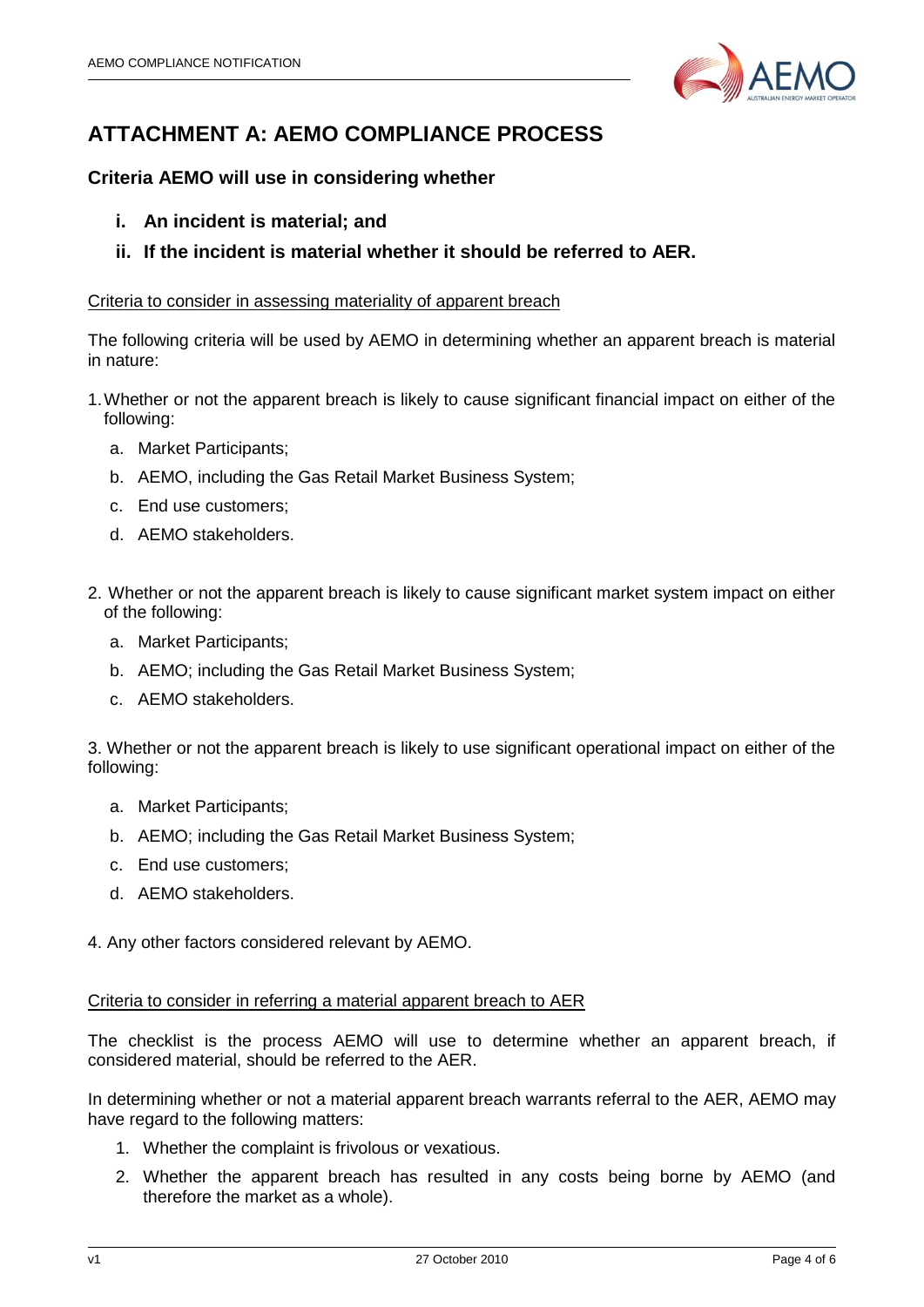

- 3. Whether or not the apparent breach appears to have arisen as a result of problems with the design/operation of the Procedures.
- 4. Whether the apparent breach by a Market Participant was caused by the conduct of AEMO.
- 5. Whether the apparent breach is an isolated event, or indicates a systemic problem with compliance.
- 6. Whether the apparent breach appears to have been made intentionally or maliciously.
- 7. Whether remedial action was taken by the Market Participant following discovery of the breach.
- 8. Whether the apparent breach has a potential anti-competitive effect.
- 9. Any other matters considered relevant by the AEMO.